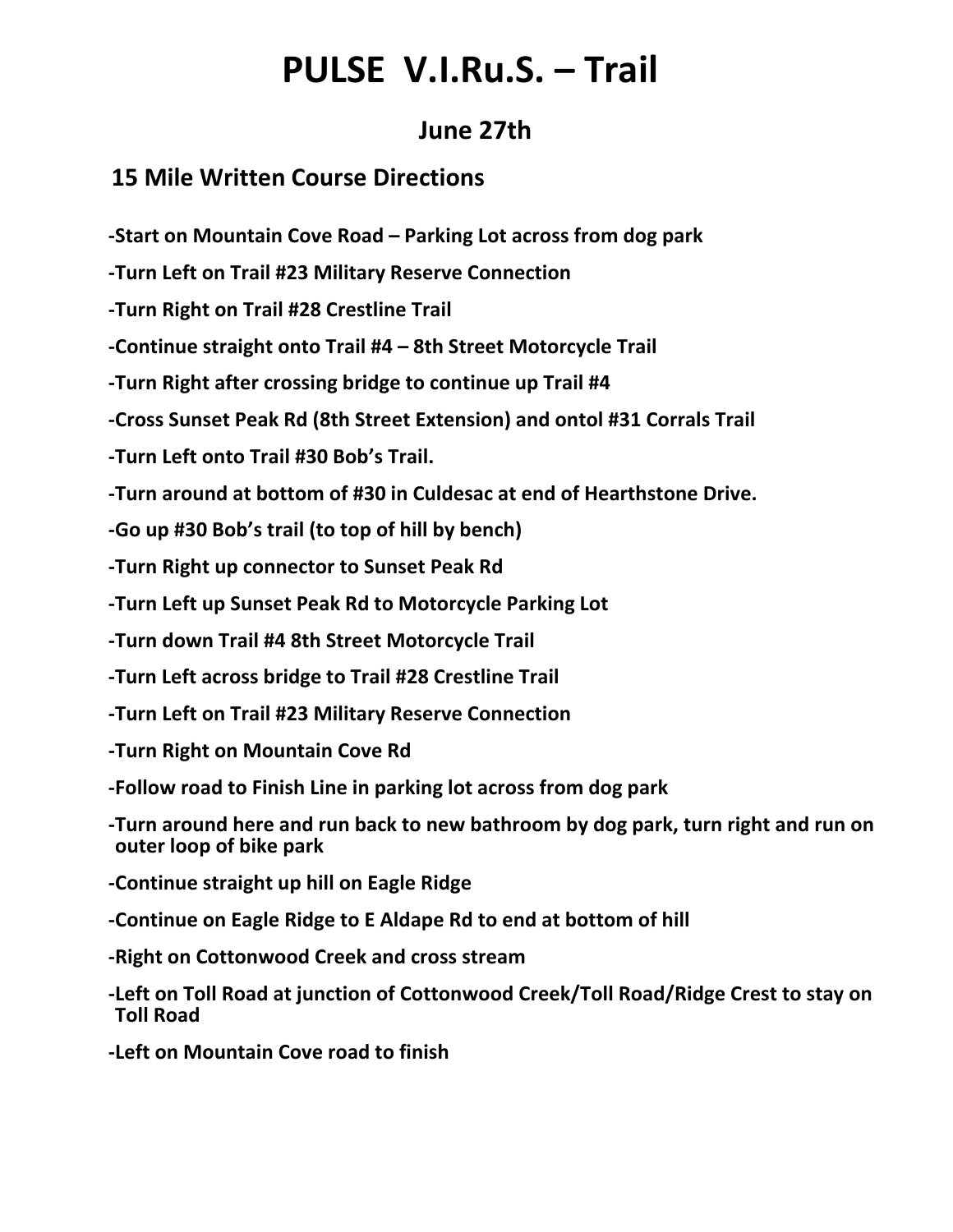# **PULSE V.I.Ru.S. – Trail**

### **June 27th**

### **50K Written Course Directions**

**-Start on Mountain Cove Road – parking lot across from dog park**

**-Turn Left on Trail #23 Military Reserve Connection Turn**

**-Right on Trail #28 Crestline Trail**

**-Straight onto Trail #4, 8th Street Motorcycle Trail**

**-Right after bridge to continue up Trail #4**

**-Cross Sunset Peak Rd (8 th Street extension) onto #31 Corrals Trail**

**-Turn Left onto #30 Bob's Trail**

**-Continue down #30 to culdesac at end of Hearthstone Rd.**

**-Turn Right on #1 Highlands Trail**

**-Turn Right on #31 Corrals Trail**

**-Turn Left on #33 Hard Guy Trail**

**-Turn Right on Boise Ridge Road**

**-Turn Right on 8th Street Extension**

**-Turn Left on connection to trail #4**

**-Turn Right down Trail #4 Hulls Ridge Trail**

**-Turn Left on Trail #42 Fat Tire Traverse**

**-Turn Right on Trail #5 Freestone Ridge**

**-Turn Right on Trail #26 Three Bears Trail (dirt road)**

**-Turn Left on Mountain Cove Road**

**-Follow to Finish Line in parking lot across from dog park**